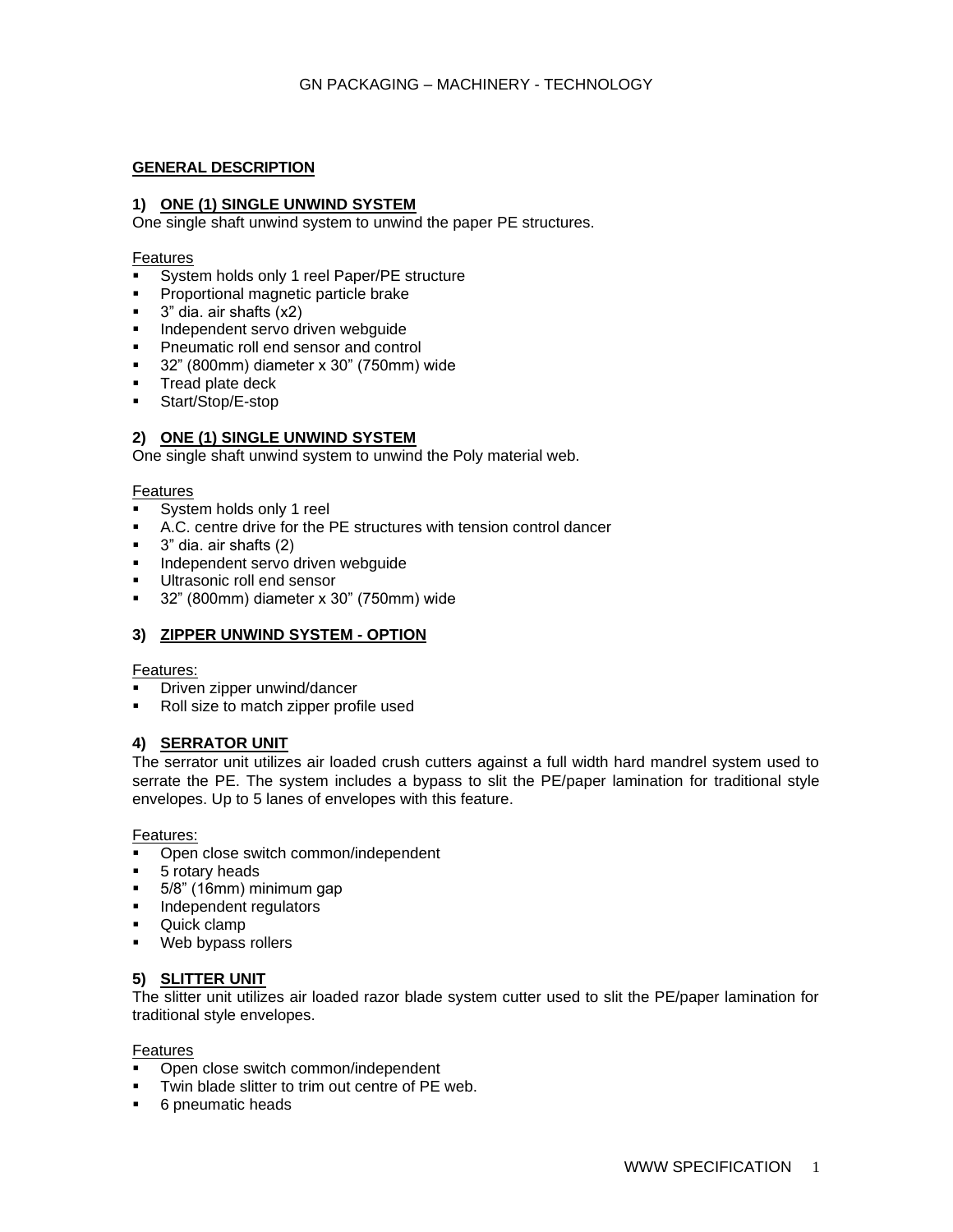- $\blacksquare$  1  $\frac{1}{2}$ " (38mm) minimum gap
- ± 1" (25mm) common adjustment
- Oscillating blade system

## **6) LONGITUDINAL BAND SEALER**

The system uses two segments of constant heat, 10" (254mm) long and one segment of cooling 10" long to seal the printed PE to the paper/PE lamination.

Features

- 6 band sealer stations total. One (1) sealing station includes zipper sealing bar for "2-up" production of zipper envelopes (OPTION)
- Manual adjustment to locator scales
- **■** Independent heat controls<br>■ Heat supplied from the ton
- Heat supplied from the top only
- Endless teflon belts
- Web cling system
- **EXECUTE:** Spring loaded tensioner
- Scale position inside frame
- Inserts. Steel (size to be determined)
- ± 1" (25mm) common adjustment

# **7). SINGLE CAPSTAN COMPENSATOR**

The capstan system is designed to pull the film from the unwind at a constant velocity. While the compensator allows the web to be processed intermittently at a constant tension.

Features

- A.C. inverter drive unit
- Air loaded rubber nip roller
- **■** Trim adjustment
- Non-friction style roller brakes
- **•** Low inertia carbon fiber rollers  $(3 \frac{1}{4})$  dia.)
- Start stop station
- Raised unit exits on web line

## **8) ZIPPER CRUSH STATION- OPTION**

Zipper Crush to seal the edge of the envelope in the zipper area

Features

- Ultrasonic zipper crush station. The carriage is adjustable in repeat direction and across the web. Cross web adjustment is limited to  $+/-$  1/<sub>2</sub>" from the centreline of the zipper travel.
- Pneumatic locks
- Grooved rollers for zipper profile
- **■** Ultrasonic zipper crush system

## **9) TWO (2) SERVO DRIVEN TRANSVERSE SEALING STATIONS**

This machine is equipped with two sealing stations to reduce the sealing time. The seal bars are driven via a independent A.C. servo drive to minimise noise, minimise maintenance and synchronise the sealing time with the servo draw rollers to maximize machine output.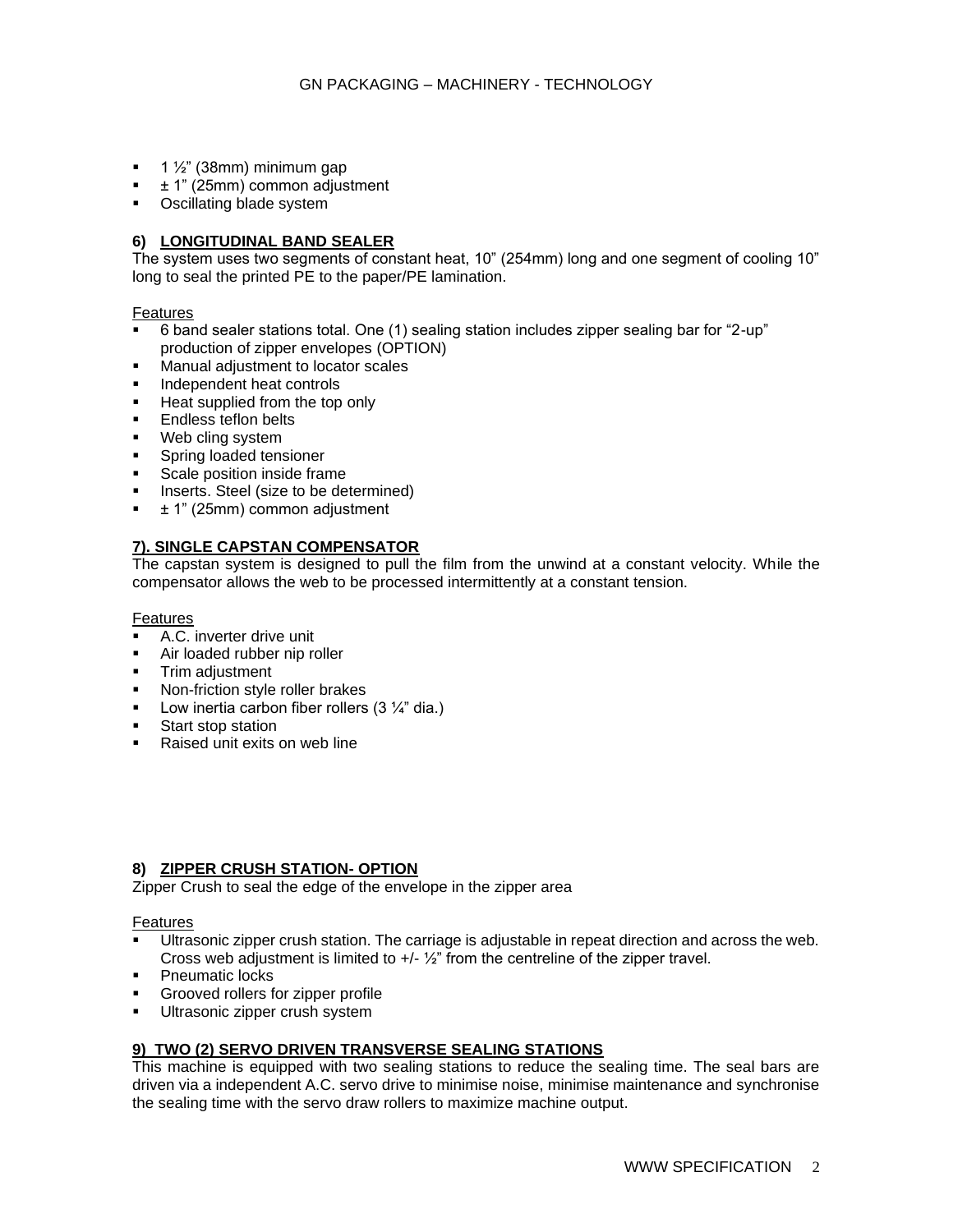### Features

- **■** Independent A.C. servo drive
- Two 30" independent aluminium seal stations
- **EXECT:** Heat supplied from the top only
- Manual teflon advance
- **Tie in linkage**
- Repeat adjustment

# **10) REGISTRATION SYSTEM**

The system is used to register the print to the guillotine cut off.

## **Features**

- Electronic eye<br>■ Fully adjustable
- **Fully adjustable**
- Pneumatic position locks
- Linear mounted to frame unit for easy access to machine

# **11) FINAL SLITTER UNIT**

This slitter utilizes oscillating razorblade style slitters. System is used for final slitting operations to individual pouches.

## Features

- Open closed switch common & independent
- 5 heads
- Quick clamp
- $\blacksquare$  1  $\frac{1}{2}$ " minimum gap

# **12) SERVO DRIVEN EXIT DRAW ROLLERS**

Driven via an independent A.C. servo the final draw roller accurately moves the film to the guillotine.

## Features

- A.C. independent servo c/w brake.
- Air loaded nip with LH, RH & center control
- **•** Gear driven upper
- Web jam-up detector system
- Four high powered static bars
- **EXE** Segmental draw roller with adjustable fingers

## **13) SERVO DRIVEN GUILLOTINE CUT-OFF**

The cut-off system is supplied with one servo drive to cut the pouches into their final size. This servo is electronically linked to the draw rollers and seal bars for optimum performance.

## Features

- A.C. servo drive
- **Extra lift**
- **Efficient blade change (setup blocks)**
- Spare set of blades
- Blade lubricator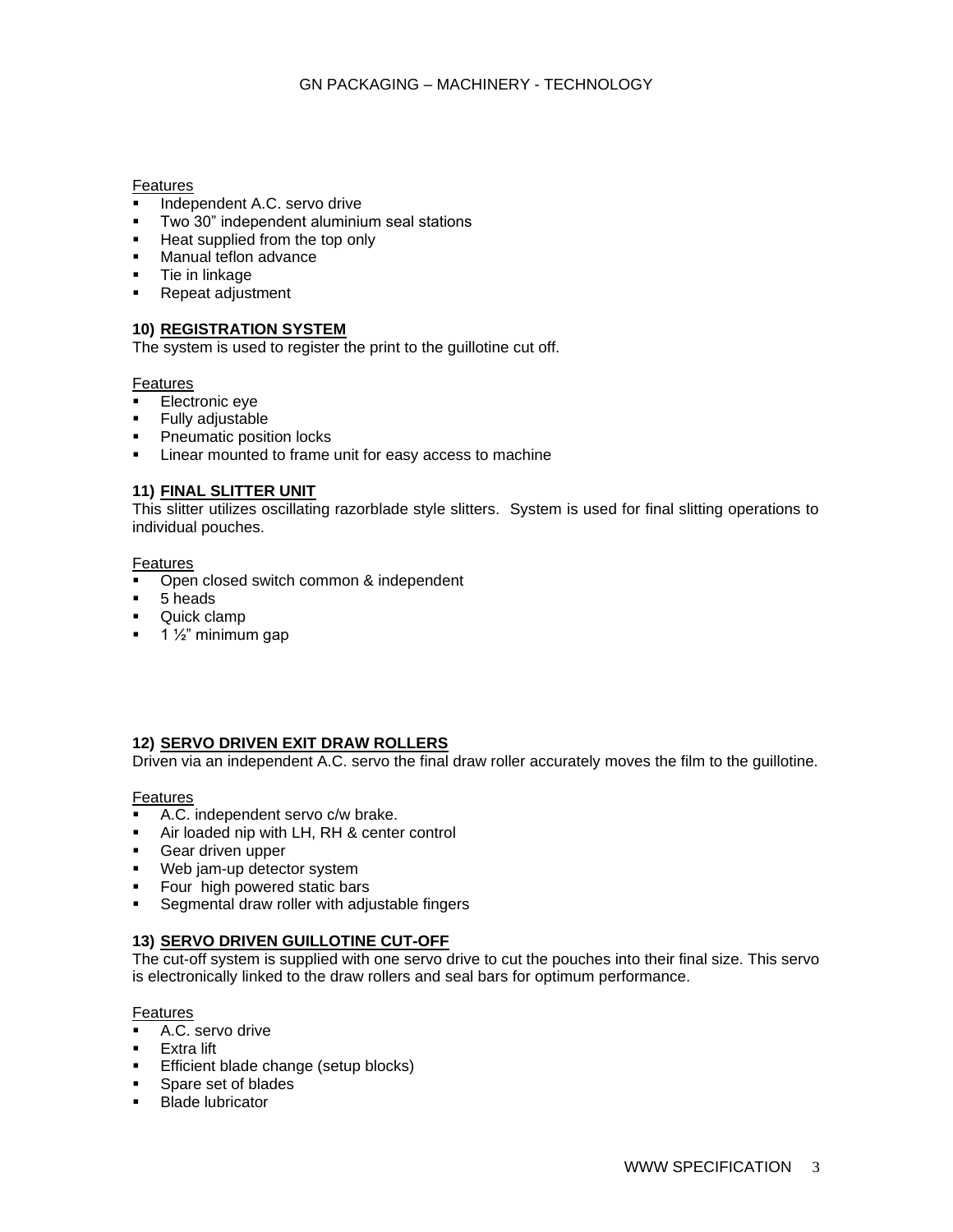# **14) SERVO DRIVEN STACKER UNIT**

The system is used to insure the pouches are stacked neatly on top of each other.

#### Features

- A.C. servo drive
- Repeat adjustment
- Easy removal for guillotine access

# **15) JOG INDEXER – CONVEYOR**

The system indexes the stacks out at a predetermined count. The indexer will also lower automatically to accept larger stacks.

## Features

- A.C. inverter drive index
- Jog, stack, shingle control
- Automatic servo driven lowering system to accommodate a 250 high stack
- Independent time/speed via PLC
- Jog indexer gate high lift series

# **16) CE GUARDING & PHYSICAL GUARDING**

Machine is interlocked with light curtain guarding full length of the sealing system and guillotine cut-off. CE physical guard package.

# **17) CONTROL SYSTEM**

The control interface utilizes a colour touch screen with on the fly adjustment to all parameters.

## **Features**

- Colour touch screen
- On the fly adjustment
- Job storage/recall
- PLC control for all parameters
- Message center
- Heat control via PLC
- Alarm and Fault display

## **18) SPECIALS**

- Colour GN white.
- Machine mode I.D. lights.
- Counters and rate meters clearly visible.
- Supervisory access to cycles per shift. With key reset.
- **Isolation transformer**

## **GN supplies 3 pH isolated transformer**

# TECHNICAL *SPECIFICATIONS*

# MACHINE RANGE OF PRODUCT:

Max. web width: 30" (915mm) Min. draw: 4 ½" (114mm)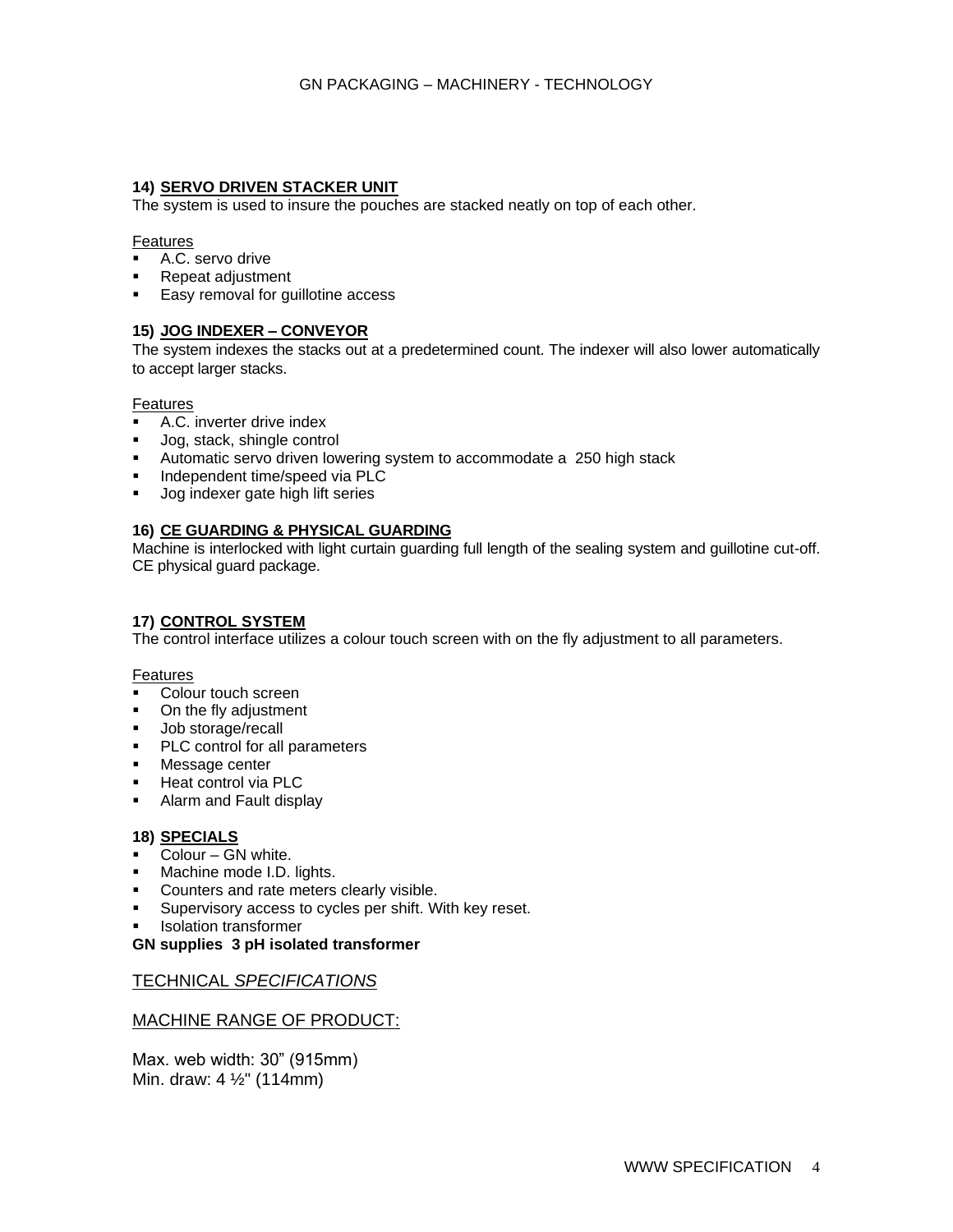# PRODUCTION OUTPUT:

- 4½" (114mm) draw x  $5\frac{1}{2}$ " (139mm) envelope Up to 280 cycles per minute x 5 Lanes = 1400 envelopes per minute (Depending on material structure)
- 10½" (178mm) draw x 7" (178mm) envelope Up to 180 cycles per minute x 4 Lanes = 720 envelopes per minute (Depending on material structure)
- 8½" draw x 12" Zipper envelope Up to 130 cycles per minute x 2 Lanes = 2600 envelopes per minute (Depending on material structure)

# PRINT REGISTRATION:

Machine operates more efficiently with tight tolerance, print variation 1/32" (.75mm) per 24" (600mm) is acceptable.

AIR CONSUMPTION:

Consumption is based on the final machine configuration.

# WATER CONSUMPTION:

*NOTE: WATER MUST NOT BE BELOW DEW POINT.* Consumption is based on the final machine **Configuration** 

# ELECTRICAL SUPPLY:

A 3 phase isolation transformer is included with the machine. Primary voltage of the transformer is the customer supplied voltage.

# **Customer supplied voltage380/400 volt 3 ph**

**Secondary voltage I 220 volt 1 ph neutral and ground (North America) II 220 volt 3 ph**

# **III 480 volt 3 ph ground (servos)**

GN machines are equipped with a non fused electrical disconnect. Any fused disconnects required by local electrical codes are the full responsibility of the purchaser and are not supplied by GN.

GN machinery meets CE European standards.